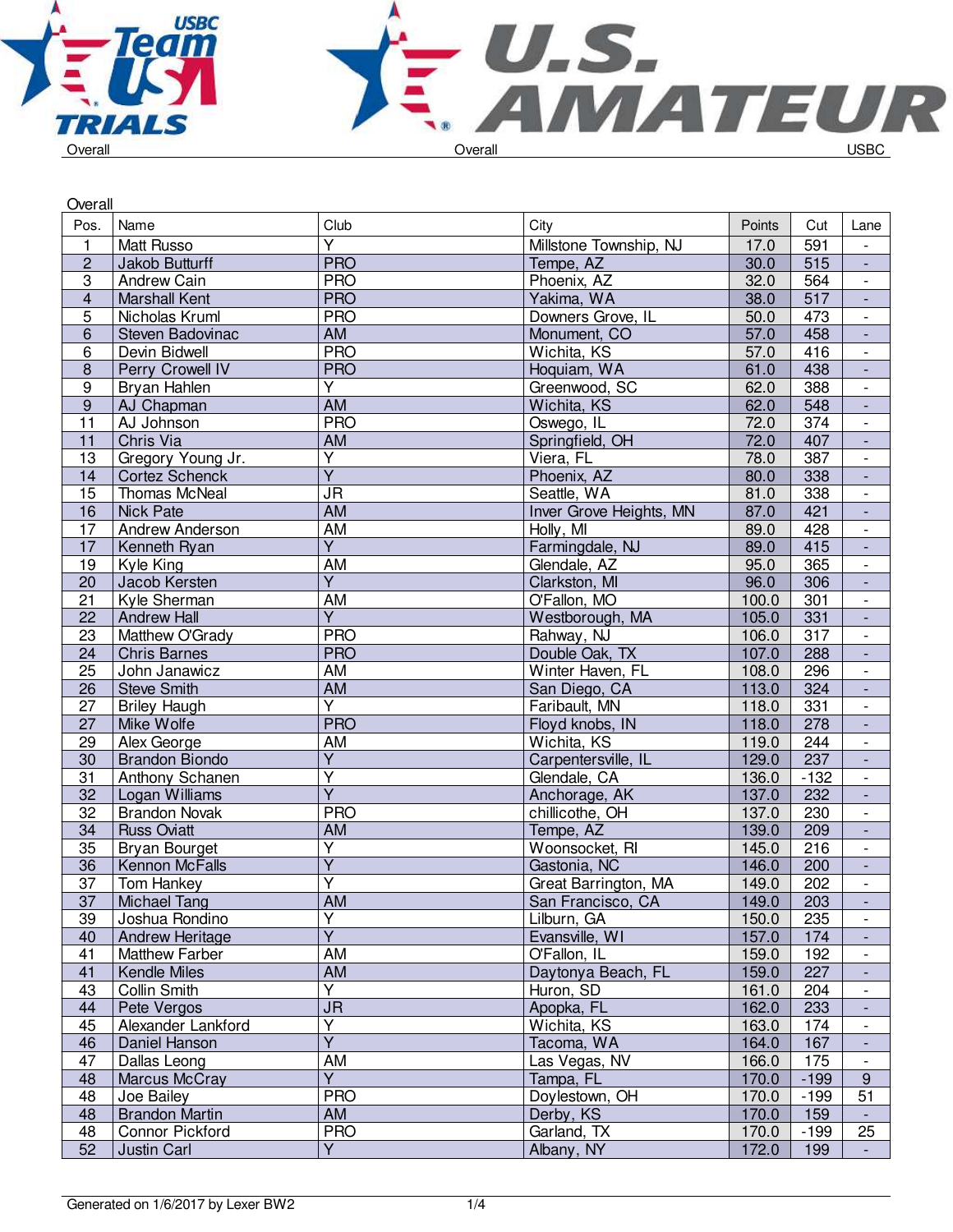



|      | Overall (Next 1)        |                         |                         |        |                           |                          |
|------|-------------------------|-------------------------|-------------------------|--------|---------------------------|--------------------------|
| Pos. | Name                    | Club                    | City                    | Points | Cut                       | Lane                     |
| 52   | <b>Richard Paul III</b> | $\overline{\mathsf{Y}}$ | Winton, CA              | 172.0  | 144                       |                          |
| 54   | William Goodman         | $\overline{\mathsf{Y}}$ | O'Fallon, IL            | 179.0  | 165                       | $\Box$                   |
| 55   | Ryan Liederbach         | $\overline{\mathsf{Y}}$ | Macedonia, OH           | 183.0  | 133                       | $\overline{\phantom{a}}$ |
| 55   | Anthony Naujokas        | $\overline{\mathsf{Y}}$ | Lake Ronkonkoma, NY     | 183.0  | 121                       | $\blacksquare$           |
| 55   | Joshua Pate             | Y                       | Inver Grove Heights, MN | 183.0  | 122                       | $\overline{\phantom{a}}$ |
| 58   | DeeRonn Booker          | <b>AM</b>               | Anaheim, CA             | 184.0  | 181                       | $\blacksquare$           |
| 59   | Kevin Valmonte          | AM                      | Upland, CA              | 185.0  | 121                       | $\overline{\phantom{a}}$ |
| 60   | Aaron Yuratovich        | Y                       | Babson Park, FL         | 190.0  | 119                       | $\blacksquare$           |
| 61   | Darren Tang             | <b>PRO</b>              | San Francisco, CA       | 191.0  | 169                       | $\overline{\phantom{a}}$ |
| 62   | Luke Fisher             | $\overline{Y}$          | Altoona, IA             | 192.0  | 128                       | $\overline{\phantom{a}}$ |
| 63   | <b>Brian Gaines</b>     | AM                      | Philadelphia, PA        | 195.0  | 93                        | $\overline{\phantom{a}}$ |
| 64   | Darwin Wimer            | AM                      | Mesquite, NV            | 197.0  | 140                       | $\blacksquare$           |
| 65   | <b>Brent Boho</b>       | $\overline{\mathsf{Y}}$ | Colgate, WI             | 201.0  | 105                       | $\overline{\phantom{a}}$ |
| 66   | <b>William Boston</b>   | $\overline{\mathsf{Y}}$ | Evansville, IN          | 205.0  | 100                       | $\overline{\phantom{a}}$ |
| 67   | <b>Michael Martell</b>  | Y                       | Chicago, IL             | 207.0  | 179                       | $\overline{\phantom{a}}$ |
| 68   | <b>Ryan Winters</b>     | $\overline{Y}$          | Livonie, MI             | 208.0  | 86                        | $\overline{\phantom{a}}$ |
| 69   | Jacob Klein             | $\overline{\mathsf{Y}}$ | East Islip, NY          | 209.0  | 87                        | $\overline{\phantom{a}}$ |
| 69   | <b>Jake Rollins</b>     | $\overline{Y}$          | Glen Rock, NJ           | 209.0  | 81                        | $\overline{\phantom{a}}$ |
| 71   | Steve Lemke             | AM                      | Nacogdoches, TX         | 210.0  | 82                        | $\overline{\phantom{a}}$ |
| 72   | Jack Cook               | $\overline{Y}$          | Denville, NJ            | 211.0  | $\overline{97}$           | $\blacksquare$           |
| 72   | Christopher Radliff     | Y                       | Schenectady, NY         | 211.0  | 91                        | $\Box$                   |
| 74   | <b>Andrew Letscher</b>  | $\overline{Y}$          | Canfield, OH            | 212.0  | $\overline{72}$           | $\blacksquare$           |
| 75   | <b>Brandon Knowles</b>  | Ÿ                       | Westminster, CO         | 213.0  | 60                        | $\overline{\phantom{a}}$ |
| 76   | Jacob Dunnum            | $\overline{Y}$          | La Crosse, WI           | 216.0  | 59                        | $\overline{\phantom{a}}$ |
| 77   | Meeco Walker            | Ÿ                       | East Cleveland, OH      | 217.0  | 80                        | $\overline{\phantom{a}}$ |
| 78   | Zachary Hattori         | <b>AM</b>               | Henderson, NV           | 218.0  | 58                        | $\overline{\phantom{a}}$ |
| 78   | Hunter Kempton          | $\overline{Y}$          | Buzzards Bay, MA        | 218.0  | $\overline{74}$           | $\overline{\phantom{a}}$ |
| 80   | Kyle Krol               | <b>AM</b>               | Tinley Park, IL         | 226.0  | 62                        | $\overline{\phantom{a}}$ |
| 81   | Ken Hayase-Fong         | $\overline{\mathsf{Y}}$ | Pearl City, HI          | 227.0  | $\overline{35}$           | $\overline{\phantom{a}}$ |
| 82   | Calvin Au               | $\overline{\mathsf{Y}}$ | Daly City, CA           | 232.0  | 83                        | $\overline{\phantom{a}}$ |
| 83   | Donovan Thomas          | Y                       | Longmont, CO            | 234.0  | 25                        | $\overline{\phantom{a}}$ |
| 83   | Dakota Vostry           | $\overline{Y}$          | Chicago, IL             | 234.0  | 60                        | ÷,                       |
| 85   | Daniel Bolan            | $\overline{\mathsf{Y}}$ | Orlando, FL             | 235.0  | 42                        | $\overline{\phantom{a}}$ |
| 85   | <b>Ryan Mooney</b>      | AM                      | Carterville, IL         | 235.0  | 23                        | $\overline{\phantom{a}}$ |
| 87   | Matthew Diamond         | AM                      | Centerville, OH         | 242.0  | 34                        | $\overline{\phantom{a}}$ |
| 87   | <b>Ric McCormick</b>    | <b>AM</b>               | Cincinnati, OH          | 242.0  | 30                        | $\overline{\phantom{a}}$ |
| 89   | Brennan Haugh           | $\overline{Y}$          | Faribault, MN           | 250.0  | $\overline{14}$           | $\overline{\phantom{a}}$ |
| 90   | Tristan Leyen           | Υ                       | Perry Hall, MD          | 252.0  | 26                        | $\overline{\phantom{a}}$ |
| 91   | Donovan Koff            | Y                       | Las Vegas, NV           | 260.0  | -9                        |                          |
| 92   | Sean Wilcox             | $\overline{\mathsf{Y}}$ | Altamonte Springs, FL   | 261.0  | $-5$                      |                          |
| 93   | Andrew Cannuli          | Y                       | Moorestown, NJ          | 262.0  | $\ensuremath{\mathsf{3}}$ | $\blacksquare$           |
| 94   | Mason Yamada            | $\overline{Y}$          | Kenai, AK               | 269.0  | $-59$                     |                          |
| 95   | James Grago III         | <b>PRO</b>              | Hampstead, NC           | 270.0  | $-3$                      | $\overline{\phantom{a}}$ |
| 96   | Alexander Martin        | Y                       | Smyrna, GA              | 271.0  | $-59$                     | $\overline{\phantom{a}}$ |
| 97   | Ronnie Fujita           | AM                      | El Sobrante, CA         | 274.0  | $-41$                     | -                        |
| 98   | Andrew Lazarchick       | Y                       | Brick, NJ               | 276.0  | $-31$                     | $\overline{\phantom{a}}$ |
| 99   | Brian Monnette Jr.      | AM                      | Lakewood, WA            | 278.0  | $-39$                     | $\overline{\phantom{a}}$ |
| 100  | <b>Tyrell Ingalls</b>   | $\overline{Y}$          | Loganville, GA          | 284.0  | $-46$                     | ٠                        |
| 101  | Kaan Kurt               | $\overline{\mathsf{Y}}$ | Leland, NC              | 286.0  | $-59$                     | $\overline{\phantom{a}}$ |
| 102  | Jordan Bryant           | $\overline{Y}$          | Detroit, MI             | 290.0  | $-48$                     | $\blacksquare$           |
| 103  | Gregory Tack            | $\overline{\mathsf{Y}}$ | Port Murray, NJ         | 292.0  | $-82$                     | $\overline{\phantom{a}}$ |
| 104  | Chase Kaufman           | $\overline{Y}$          | Swartz Creek, MI        | 293.0  | $-77$                     |                          |
| 104  | <b>Tanner Spacey</b>    | AM                      | Burien, WA              | 293.0  | $-50$                     | $\blacksquare$           |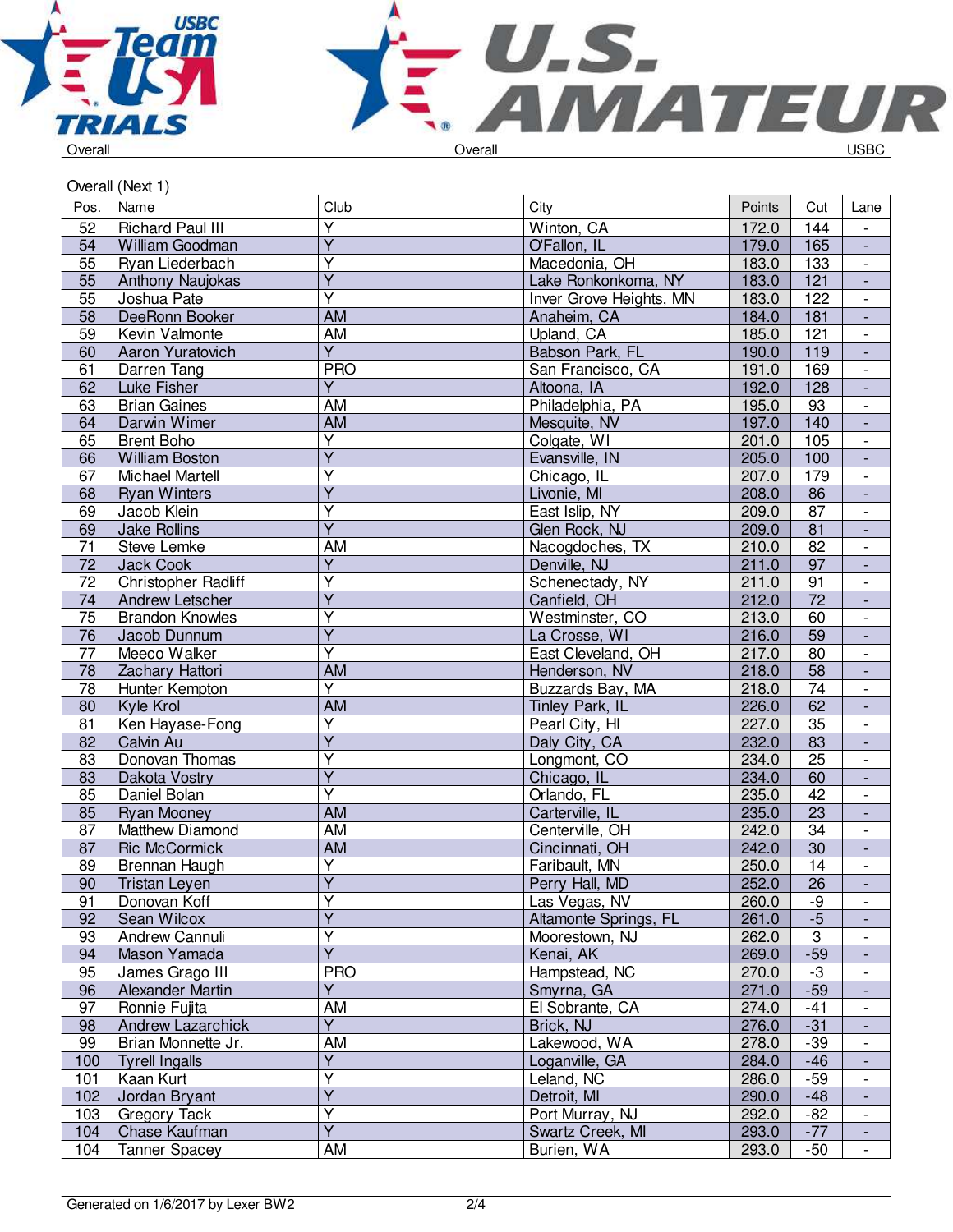



|      | Overall (Next 2)         |                         |                         |        |        |                          |
|------|--------------------------|-------------------------|-------------------------|--------|--------|--------------------------|
| Pos. | Name                     | Club                    | City                    | Points | Cut    | Lane                     |
| 106  | Michael Duran            | <b>PRO</b>              | Banning, CA             | 297.0  | $-61$  |                          |
| 107  | Casey Cohagan            | Y                       | Fairport Harbor, OH     | 298.0  | $-107$ | $\blacksquare$           |
| 108  | <b>Tyler Kurcz</b>       | $\overline{Y}$          | Hanover Park, IL        | 303.0  | $-151$ | $\blacksquare$           |
| 109  | Jeffrey Bartos           | <b>AM</b>               | Palatine, IL            | 307.0  | $-134$ | $\overline{\phantom{a}}$ |
| 110  | <b>Bradley Crouse</b>    | Y                       | Nazareth, PA            | 308.0  | $-94$  | $\overline{\phantom{a}}$ |
| 111  | Joe Gerencser            | $\overline{\mathsf{Y}}$ | Henderson, NV           | 313.0  | $-110$ |                          |
| 112  | <b>Timothy Gruendler</b> | <b>AM</b>               | St. Louis, MO           | 315.0  | 62     | 46                       |
| 112  | <b>Brandon Wanders</b>   | <b>AM</b>               | Trabuco Canyon, CA      | 315.0  | $-127$ | $\overline{\phantom{a}}$ |
| 112  | <b>Reed Ross</b>         | $\overline{AM}$         | Faribault, MN           | 315.0  | $-161$ | $\overline{\phantom{a}}$ |
| 115  | Chaz Dennis              | $\overline{Y}$          | Galloway, OH            | 317.0  | $-123$ | $\blacksquare$           |
| 116  | Luke Bow                 | <b>AM</b>               | Temecula, CA            | 326.0  | $-173$ | $\Box$                   |
| 117  | <b>Matthew Santos</b>    | <b>AM</b>               | Broomfield, CO          | 327.0  | $-128$ | $\Box$                   |
| 118  | <b>Willie Rushing</b>    | <b>AM</b>               | Southfield, MI          | 328.0  | $-150$ | ÷,                       |
| 119  | Kyle Ortiz               | $\overline{AM}$         | Mililani, HI            | 330.0  | $-127$ | $\overline{\phantom{a}}$ |
| 120  | <b>Chase Benites</b>     | $\overline{Y}$          | Grandville, MI          | 331.0  | $-130$ | $\overline{\phantom{a}}$ |
| 120  | <b>TJ Rock</b>           | $\overline{\mathsf{Y}}$ | henderson, NV           | 331.0  | $-127$ |                          |
| 122  | Alex Aguirre             | $\overline{Y}$          | Tracy, CA               | 334.0  | $-135$ |                          |
| 122  | Avery Wolf               | $\overline{Y}$          | Skokie, IL              | 334.0  | $-182$ | $\overline{\phantom{a}}$ |
| 124  | <b>Tyger Miller</b>      | $\overline{Y}$          | Klamath Falls, OR       | 335.0  | $-135$ | $\overline{\phantom{a}}$ |
| 125  | Jacob Gill               | AM                      | Albuquerque, NM         | 337.0  | $-142$ | $\overline{\phantom{a}}$ |
| 126  | Nick Archacki            | $\overline{\mathsf{Y}}$ | Saegertown, PA          | 338.0  | $-167$ | $\Box$                   |
| 127  | <b>Conner Kolessides</b> | $\overline{Y}$          | Great Falls, VA         | 343.0  | $-207$ | $\overline{\phantom{a}}$ |
| 127  | Logan Langer             | $\overline{Y}$          | Owatonna, MN            | 343.0  | $-150$ | $\blacksquare$           |
| 129  | Lucas Perdieu            | <b>AM</b>               | De Witt, IA             | 344.0  | $-159$ | $\overline{\phantom{a}}$ |
| 130  | Jordan Nunn              | $\overline{Y}$          | Flint, MI               | 349.0  | $-170$ | $\blacksquare$           |
| 131  | Kevin Jones              | AM                      | Covina, CA              | 350.0  | $-180$ |                          |
| 132  | <b>Teagan Smale</b>      | $\overline{Y}$          | Boulder City, NV        | 354.0  | $-198$ | $\blacksquare$           |
| 133  | Steven Kushner           | $\overline{\mathsf{Y}}$ | Skokie, IL              | 356.0  | $-280$ | $\overline{\phantom{a}}$ |
| 134  | Jacob Fukuyama           | <b>AM</b>               | Aiea, HI                | 357.0  | $-190$ | $\blacksquare$           |
| 135  | <b>Thomas Peters</b>     | <b>AM</b>               | Belleville, IL          | 359.0  | $-206$ | $\overline{\phantom{a}}$ |
| 136  | Jerod Hromek             | $\overline{Y}$          | Towanda, KS             | 366.0  | $-186$ | $\blacksquare$           |
| 137  | Robert Altieri           | <b>PRO</b>              | Vancouver, WA           | 369.0  | $-219$ | $\overline{\phantom{a}}$ |
| 138  | Piroz Tahriri            | <b>AM</b>               | Belmont, CA             | 370.0  | $-285$ | $\blacksquare$           |
| 139  | Jonathan Bowman          | $\overline{\mathsf{Y}}$ | Peru, NY                | 371.0  | $-202$ | $\overline{\phantom{a}}$ |
| 140  | <b>Brett Barrientes</b>  | <b>AM</b>               | Grovetown, GA           | 373.0  | $-248$ | $\overline{\phantom{a}}$ |
| 141  | Alexander Angell         | $\overline{Y}$          | Unionville, CT          | 376.0  | $-294$ |                          |
| 141  | <b>Grant Oehler</b>      | $\overline{Y}$          | Carmel, IN              | 376.0  | $-232$ |                          |
| 143  | Zachary Vitelli          | Υ                       | Annandale, NJ           | 377.0  | $-225$ | $\overline{\phantom{a}}$ |
| 143  | Sergio Torres            | $\overline{\mathsf{Y}}$ | Henderson, NV           | 377.0  | $-254$ |                          |
| 143  | Julian Zavala            | Υ                       | Downey, CA              | 377.0  | $-234$ |                          |
| 146  | Joseph Grondin           | $\overline{Y}$          | San Pedro, CA           | 383.0  | $-262$ |                          |
| 147  | <b>Alec Dudley</b>       | $\overline{Y}$          | Anchorage, AK           | 389.0  | $-261$ | $\overline{\phantom{a}}$ |
| 147  | <b>Ryan Dudley</b>       | $\overline{Y}$          | Anchorage, AK           | 389.0  | $-261$ | $\blacksquare$           |
| 149  | Holden Luke              | Ý                       | Sioux falls, SD         | 390.0  | $-335$ | $\overline{\phantom{a}}$ |
| 150  | Craig Yamada             | AM                      | Kaneohe, HI             | 392.0  | $-261$ | $\blacksquare$           |
| 151  | Eric Cox                 | AM                      | San Diego, CA           | 393.0  | $-261$ | $\overline{\phantom{a}}$ |
| 152  | <b>Nick Kross</b>        | $\overline{Y}$          | New Lenox, IL           | 394.0  | $-293$ |                          |
| 153  | Kennison Andrews         | $\overline{\mathsf{Y}}$ | Oceanside, CA           | 400.0  | $-271$ | $\overline{\phantom{a}}$ |
| 154  | Chris Bauman             | AM                      | Las Vegas, NV           | 401.0  | $-273$ | $\overline{\phantom{a}}$ |
| 154  | Joshua Taylor            | AM                      | Marina Del Rey, CA      | 401.0  | $-270$ |                          |
| 156  | Kyle Andrews             | $\overline{\mathsf{Y}}$ | Oceanside, CA           | 402.0  | $-264$ | $\blacksquare$           |
| 156  | Kevin Fischer            | $\overline{Y}$          | Winter Park, FL         | 402.0  | $-292$ | $\overline{\phantom{a}}$ |
| 156  | <b>Matthew Stephens</b>  | $\overline{Y}$          | Egg Harbor Township, NJ | 402.0  | $-331$ | $\Box$                   |